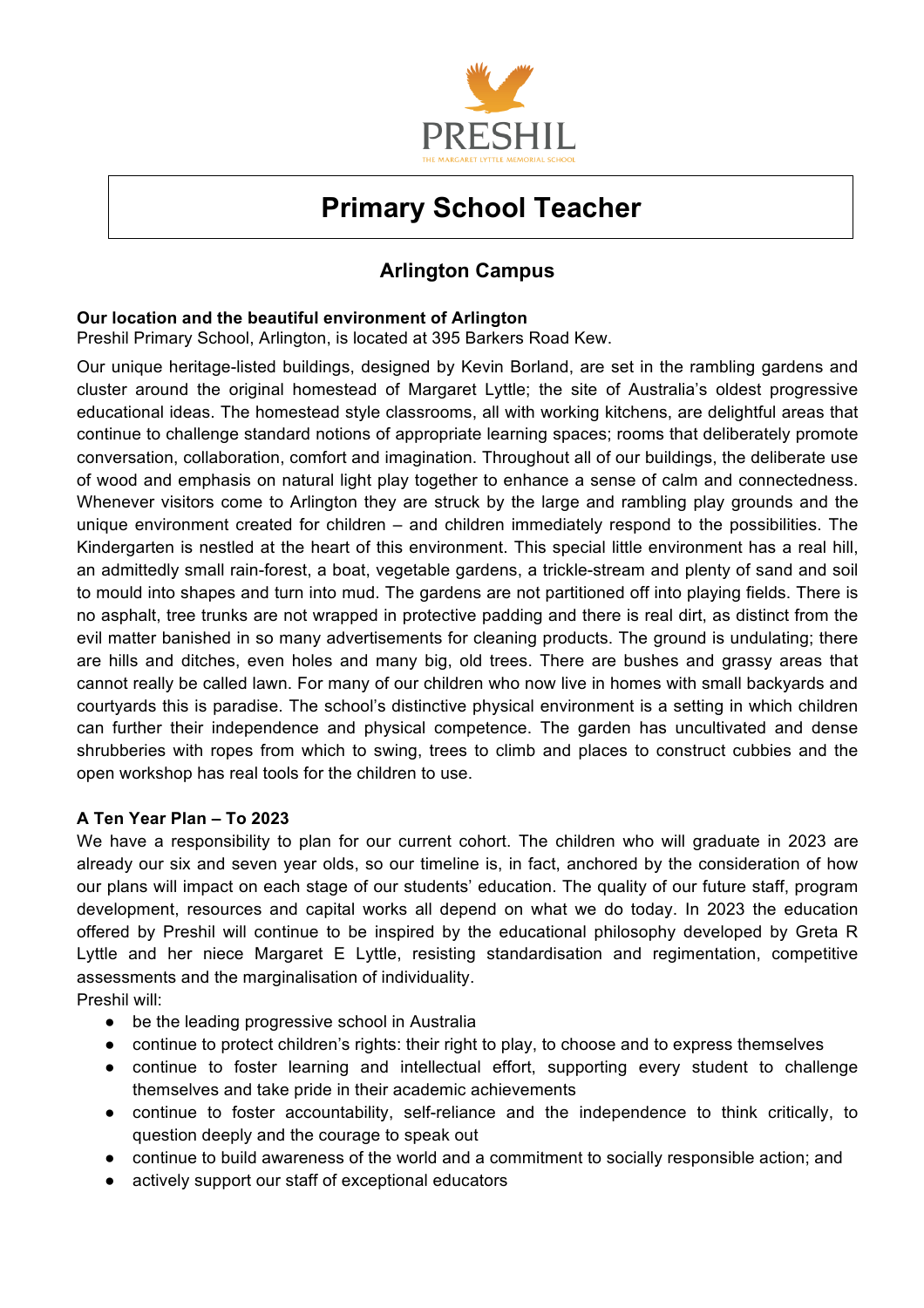# **Preshil Vision Statement**

At our core remains an unshakeable commitment to encouraging all children to progress at their own pace towards their own goals and to be respected as individuals in their own right. It is a commitment to our children to be nurtured and challenged in an atmosphere that inspires creativity and independent thinking in all areas of life and does not, overtly or subtly, use competition or punishment to motivate through the fear of failure. As global citizens we encourage an awareness of world issues and encourage effort to make a positive difference. We believe that education should prepare students to be thoughtful, peace-loving and active citizens of the world. Preshil will remain a school that puts kindness, compassion and social relationships at the centre of its operations.

## **IB Mission Statement**

The International Baccalaureate® aims to develop inquiring, knowledgeable and caring young people who help to create a better and more peaceful world through intercultural understanding and respect. To this end the organization works with schools, governments and international organizations to develop challenging programmes of international education and rigorous assessment. These programmes encourage students across the world to become active, compassionate and lifelong learners who understand that other people, with their differences, can also be right.

#### **Student Voice at Preshil**

The concept of 'student voice' has always been an integral part of Preshil culture. Student input has always been highly valued in the development of collaborative classroom inquiry, projects, essential agreements, traditions and new initiatives through our school from Kindergarten to Year Twelve. The framework of the IB Primary Years Program (IBPYP) provides many authentic opportunities to maintain our commitment to 'student voice' throughout our dynamic school. It challenges students to have a voice in articulating their own learning through Inquiry, the use of Thinking Routines and through the consultative process of developing a shared rubric of assessment within each Unit of Inquiry.

# **Teaching of thinking**

Thinking Routines as part of our instructional model for inquiry that we apply at our Primary School. Thinking routines are contemporary tools that we use to support students in articulating what they know, what they think they know and what they want to know; enabling us to support students to think like engineers, designers, doctors, entrepreneurs or whatever position is relevant to the task. These routines engage students because they are using their creative and critical thinking skills to solve a problem or find deeper meaning. Not memorising facts for a test; they are applying what they have learned and then demonstrating their skills to create an end product.

#### **Philosophy**

Preshil has always concerned itself with developing awareness and understanding of the key issues of the times and responding to them in concerned, imaginative and critical ways. The Philosophy For Children (P4C), 'Community of Inquiry' approach that we have adopted aims to support children to develop their thinking skills and contribute to the shared understandings of their classmates.

Philosophical inquiry requires:

- Generating new ideas
- Seeing existing situations in new ways
- Identifying alternative explanations
- Seeing connections
- Finding new ways to apply existing ideas

At Arlington all of our Primary School teachers lead sessions on Philosophy for one hour per week.